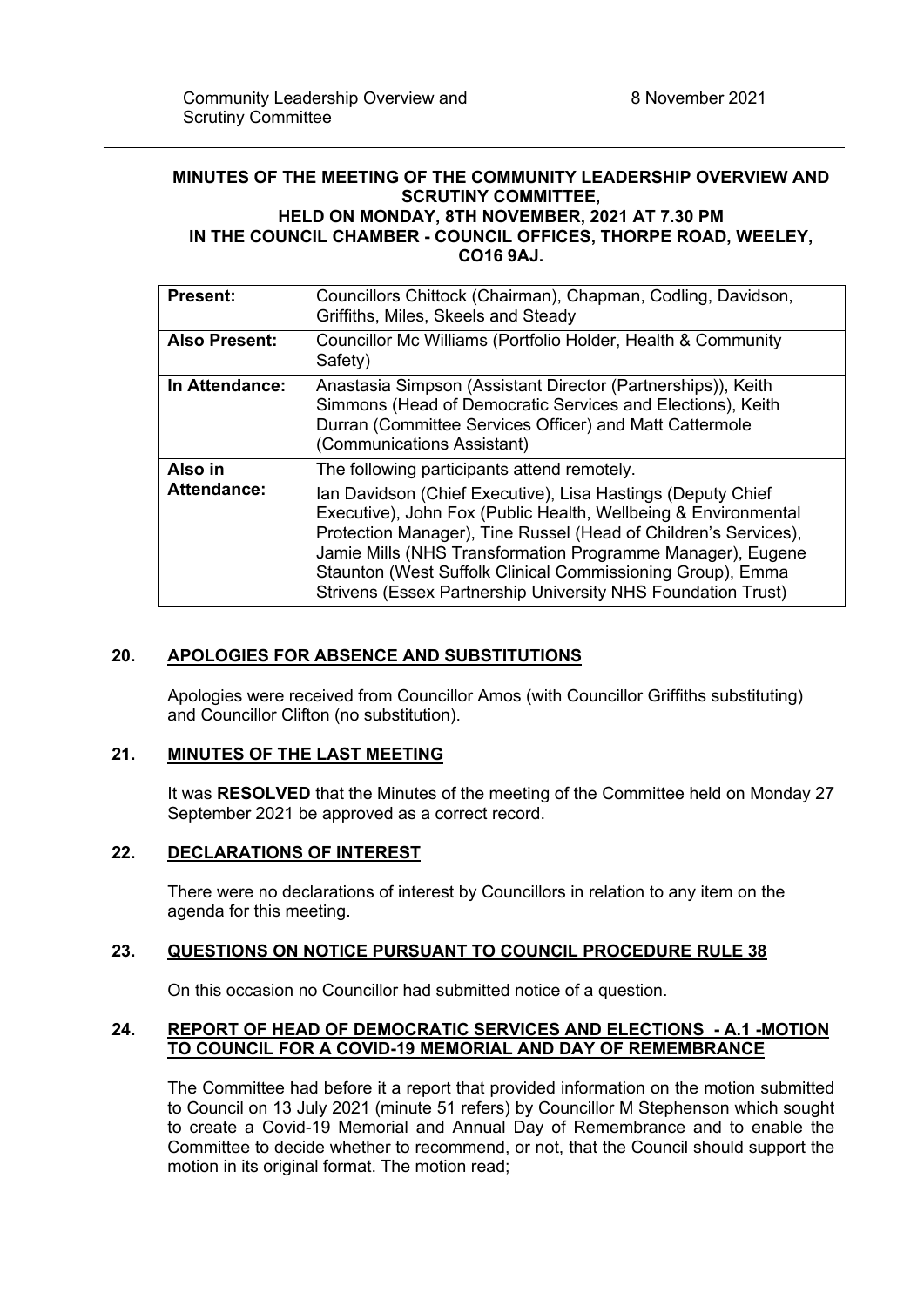*"That Tendring District Council acknowledges the heartache, pain and suffering that Covid-19 has inflicted upon our residents and their families and that this Council supports the provision of a memorial to allow us all to recognise and commemorate the loss of so many loved ones.*

*The memorial to be situated in a form acceptable to those who have lost loved ones, be that a garden, plaque or public artwork, taking into consideration their wishes, at a suitable location, where families could gather together throughout the year at a day and time significant to them.*

*That this Council also considers an Annual Day of Remembrance to be established, where all members of the community could gather together for a service of Remembrance.*

*In addition, the commemoration would also remember all those key workers and volunteers, who continue to provide, throughout this pandemic, help and support and comfort to the bereaved in their time of need."*

After a short discussion it was **RECOMMENDED** to Council that:

That the motion as submitted be approved with the additional wording that the proposed memorial be located in the Clacton-on-Sea Memorial Gardens, adjacent to Marine Parade East, with the intention that the memorial should be an uplifting positive initiative for the whole District.

## **25. MENTAL HEALTH NEEDS OF RESIDENTS OF THE DISTRICT AND THE SERVICES TO MEET THOSE NEEDS**

The Committee had a presentation before it (Appendix 1) in relation to the mental health needs of residents of the District and the services in place to meet those needs. Specifically looked beyond the Mental Health Hub and Primary School Mental Health initiative.

The Committee thanked the guests for their attendance and **NOTED** the contents of the presentation.

## **26. SCRUTINY OF PROPOSED DECISIONS**